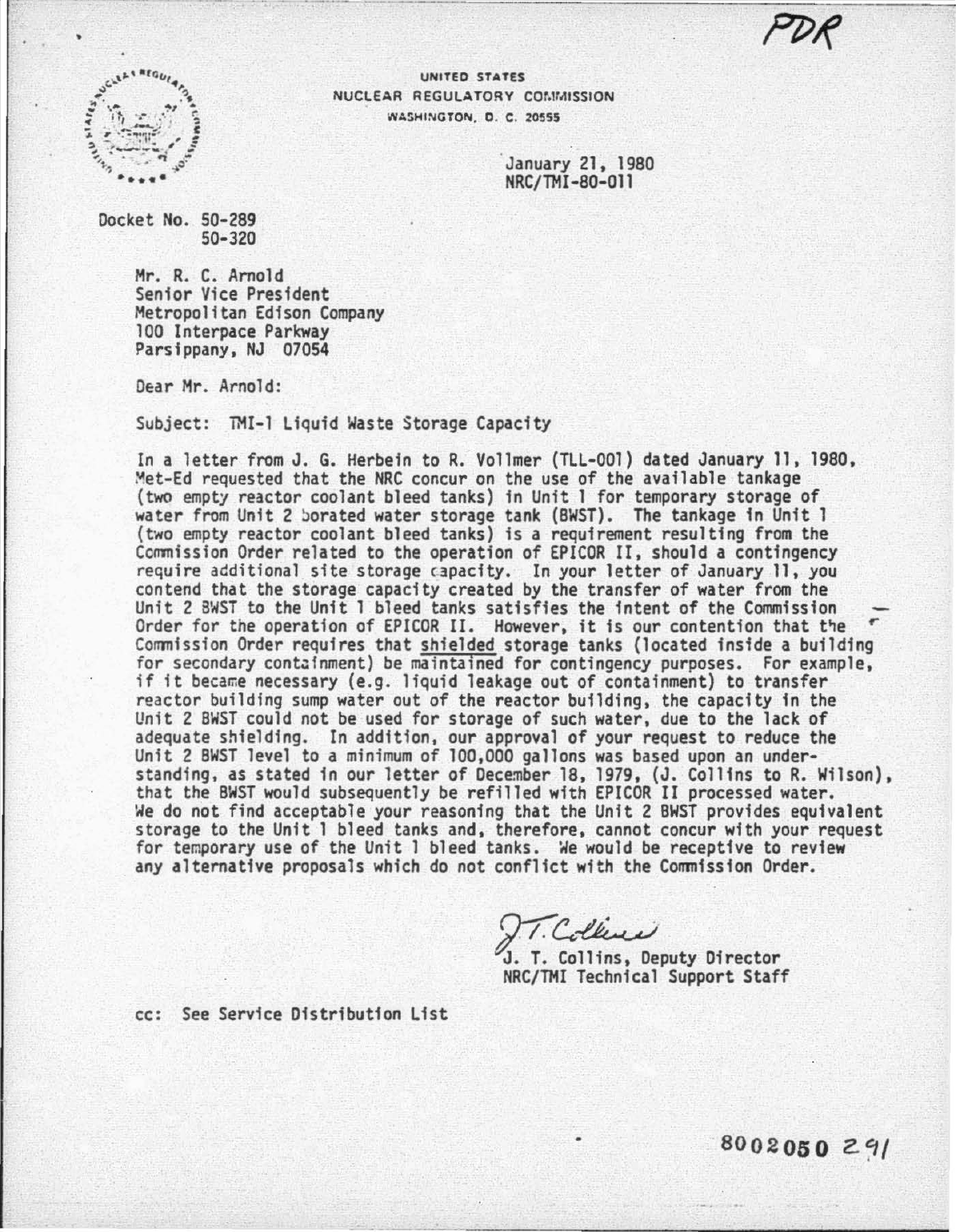*JAH* 21 1980

... ... ... ... ... **THIS DOCUMENT CONTAINS** rietropolitan Edison Company

Hr. J. G. Herbein Vice President Nuclear Operations Hetropolitan Edison Company P. 0. Box 480 Hiddletown, PA 17057

Hr. R. F. Wilson Director, THI-2 iietropolitan Edison Company P. 0. Box 480 Middletown, PA 17057

Hr. G. P. Hiller Manager, TMI-1 Hetropolitan Edison Company P. 0. Box 480  $\ddot{\text{m}}$ iddletown, PA 17057

Hr. J. J. Barton Manager, Site Operations, TMI-2 **Wetropolitan Edison Company** P. 0. Box 480 Middletown, PA 17057

iir. W. E. Potts Radiological Controls Manager, TMI-1 Metropolitan Edison Company P. 0. Sox 480 Middletown, PA 17057

iir. R. W. Heward Radiological Control Manager, TMI-2 Metropolitan Edison Company P. 0. Box 480 Hiddletown. PA 17057

Mr. J. J. Colitz Plant Engineering Manager, TMI-1 ~~etropo 1 itan Edison Company P. O. Box 480 Middletown, PA 17057

Hr. B. Elam Manager, Plant Engineering Metropolitan Edison Company P. 0. Box 480 ~~i ddl etown, PA 17057

R. C. Arnold<br>Fetropolitan Edison Company<br>POOR ORIGINAL

Mr. L. W. Harding<br>Supervisor of Licensing<br>Hetropolitan Edison Company P. 0. Box 480 lHddletown, PA 17057

Mr. E. G. Wallace<br>Licensing Manager GPU Service Corporation<br>100 Interpace Parkway Parsippany, NJ 07054

Mr. I. R. Finfrock, Jr. Jersey Central Power & Light Company Hadison Avenue at Punch Bowl Road :~rristown, NJ 07950

Mr. R. W. Conrad Pennsylvania Electric Company 1007 Broad Street Johnstown, PA 15907

J. B. Lieberman, Esquire<br>Berlock, Israel, Lieberman 26 Broadway New York, NY 10004

George F. Trowbridge, Esquire<br>Shaw, Pittman, Potts & Trowbridge 1800 H Street. N.W. Washington, DC 20036

Ms. Mary V. Southard, Chairperson<br>Citizens for a Safe Environment P. 0. Box 405 Harrisburg. PA 17108

Dr. Halter H. Jordan 881 W. Outer Drive Oak Ridge, TN 37830

Or. Linda W. Little 5000 Hennitage Drive Raleigh, NC 27612

: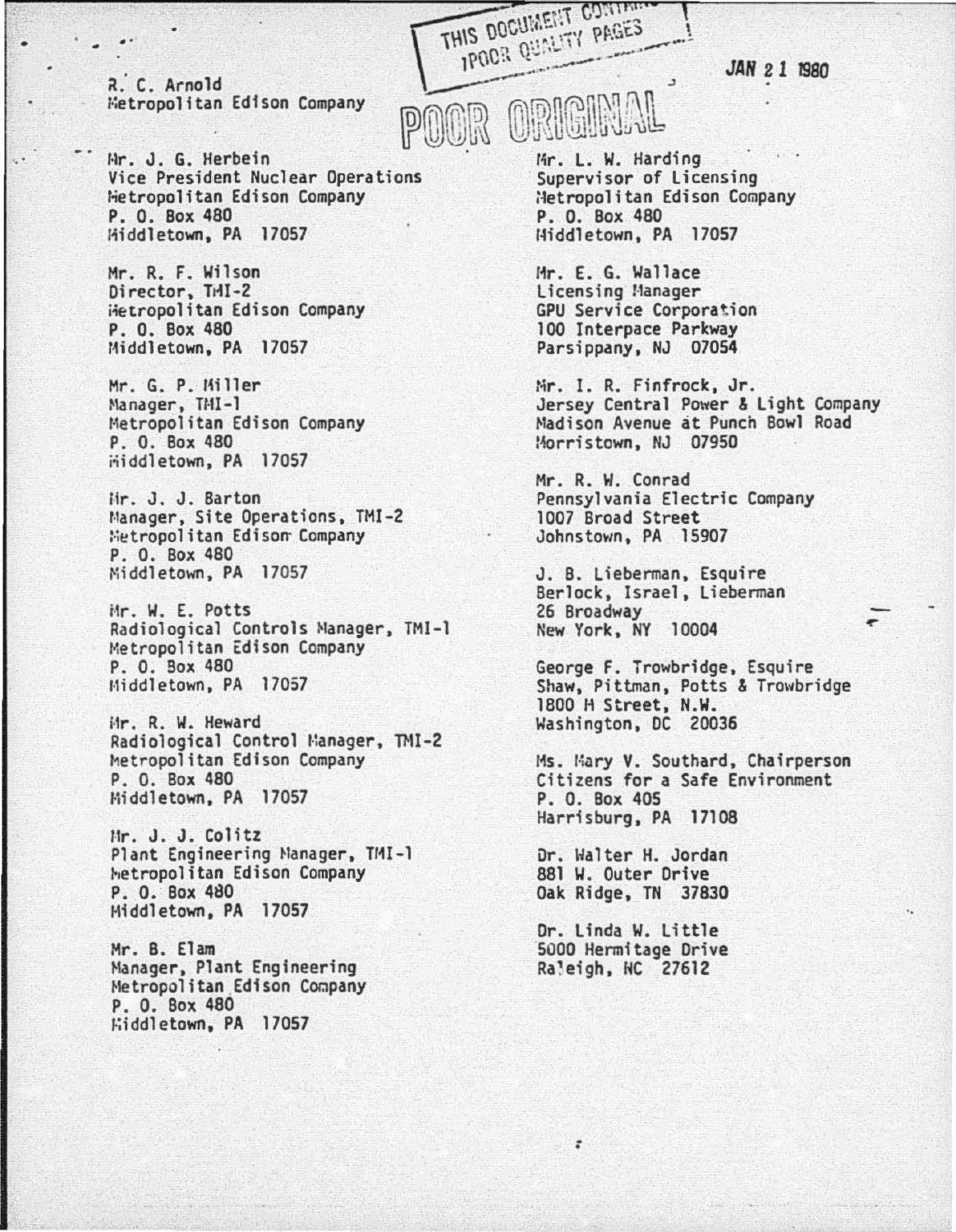R. C. Arnold Metropolitan Edison Company

Karin W. Carter, Esquire 505 Executive House P. O. Box 2357 Harrisburg, PA 17120

Honorable Mark Cohen 512 E-3 Main Capital Building Harrisburg, PA 17120

Ellyn Weiss, Esquire Sheldon, Harmon, Roisman & Weiss 1725 I Street, N.W., Suite 506 Washington, DC 20006

Hir. Steven C. Sholly 304 S. Market Street Hechanicsburg, PA 17055

Mr. Thomas Gerusky Bureau of Radiation Protection P. O. Box 2063 Harrisburg, PA 17120

Mr. Marvin I. Lewis 6504 Bradford Terrace Philadelphia, PA 19149

Ms. Jane Lee K. D. 3, Box 3521 Etters, PA 17319

Walter W. Cohen, Consumer Advocate Department of Justice Strawberry Square, 14th Floor Harrisburg, PA 17127

Robert L. Knupp, Esquire Assistant Solicitor Knupp and Andrews P. O. Box P 407 N. Front Street Harrisburg, PA 17108

John E. Minnich, Chairperson Dauphin Co. Board of Commissioners Dauphin County Courthouse Front and Market Streets Harrisburg, PA 17101

Robert Q. Pollard Chesapeak Energy Alliance 609 Montpelier Street Baltimore, MD 21218

Chauncey Kepford Judith H. Johnsrud Environmental Coalition on Nuclear Power 433 Orlando Avenue State College, PA 16801

Ms. Frieda Berryhill, Chairperson Coalition for Nuclear Power Plant Postponement 2610 Grendon Drive Wilmington, DE 19808

Holly S. Keck Anti-Nuclear Group Representing York 245 W. Philadelphia Street York, PA 17404

John Levin, Esquire Pennsylvania Public Utilities Commission P. O. Box 3265 ÷ Harrisburg, PA 17120

Jordon D. Cunningham, Esquire Fox, Farr and Cunningham 2320 N. Second Street Harrisburg, PA 17110

Ms. Kathy McCaughin Three Mile Island Alert, Inc. 23 South 21st Street Harrisburg, PA 17104

Ms. Marjorie M. Aamodt R. D. #5 Coatesville, PA 19320

Ms. Karen Sheldon . Sheldon, Harmon, Roisman & Weiss<br>1725 I Street, N.W., Suite 506 Washington, DC 20006